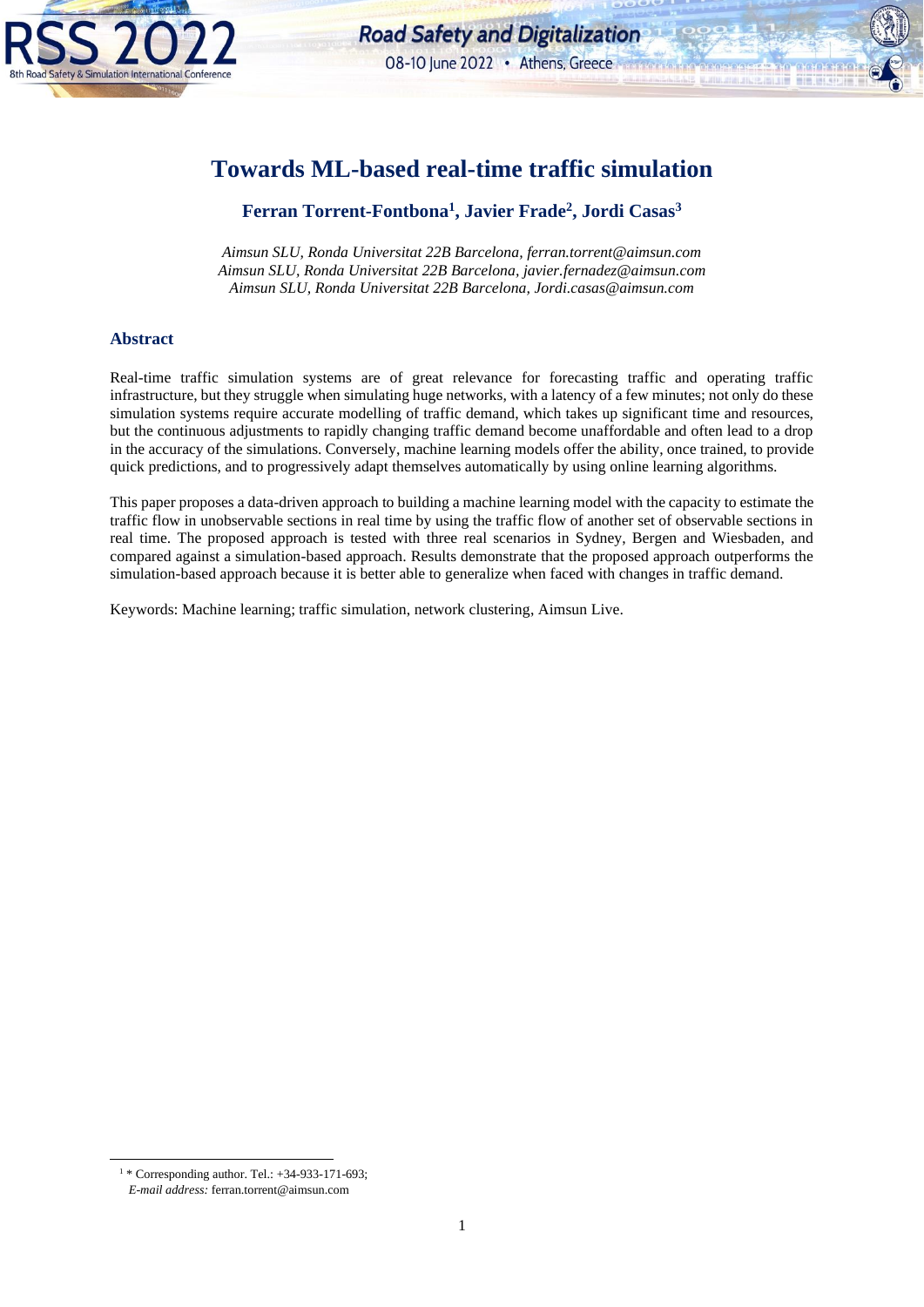

## **1 Introduction**

Real-time traffic simulation systems are of great relevance for forecasting traffic and operating traffic infrastructure [1]. These simulation systems are highly complex and require huge computational effort, especially for large-scale models that require dynamic simulations to represent the evolution of congestion over time. The computational requirements depend on the modelling resolution: microscopic models require highly granular inputs with an explicit representation of the vehicles, while macroscopic and mesoscopic models have simplified network representation and vehicle dynamics, although super largescale networks are still challenging.

Machine learning (ML) models are very efficient to build from data, and once built, to provide predictions from input data. Offering real-time traffic predictions is not a challenge, especially when the throughput frequency is up to about one minute. However, ML models present serious difficulties when they must provide predictions for a target variable that is not observed [2]; for example, extending traffic predictions to the whole network from a set of observation points is not possible with ML alone, while simulation systems per se can offer this as they emulate traffic behavior and network characteristics to infer what happens in a section that has been never observed [2]. Causal inference or causal modelling may solve this ML challenge [3], and the literature exhibits some approaches that make use of causal inference theory and graph neural networks for timeseries forecasting [4]. However, for normal levels of traffic observability, which, even in the best cases, only cover a small portion of the network, causal inference is currently unfeasible.

On the other hand, traffic simulation systems require a great effort in modelling traffic demand and network so they can provide causal inference of what will happen, depending on the estimated demand and the state of the supply [2]. However, modelling the demand requires weeks of work and usually only the main demand patterns are modelled, such as typical workdays, weekends, and holidays, which means that demand is modelled by and in the resolution defined by the set of demand patterns. Any change in the demand that goes beyond these patterns requires the generation of new patterns to ensure that simulation outputs mirror what happens in real life; if demand shifts are frequent, it may become unfeasible to model new demand patterns.

This paper analyzes the ability of a data-driven approach to estimate whole network traffic state from realtime observations of a subset of observable sections. The final objective of this approach would be to support traffic simulations by incorporating such traffic state estimation as the initial conditions of the simulation.

## **2 Methodology**

This paper proposes a data-driven approach for estimating traffic flow in sections without real-time sensor data, i.e. unobservable sections, using data from sections with real-time sensor data, i.e. observable sections. For doing so, we assume that offline data is available for either observable or unobservable sections. Offline data can be real or synthetic, that is, from simulations. Therefore, the approach exploits section correlations to estimate the flow on unobservable sections using a data-driven methodology.

Section-flow cross-correlation is usually high, even between distant sections. The main problem that faces this approach is overfitting, especially in large networks with hundreds or thousands of sensors. To avoid this problem, it is proposed to constrain the model to consider relationships with neighboring sections.

[Figure 1](#page-2-0) shows the training workflow of the data-driven approach. In order to force using neighboring relationships, using offline data from observable and unobservable sections and the graph of the network, a clustering algorithm divides the network in zones. In this paper we propose using affinity propagation [5] with a combination of personalized PageRank [6] and flow correlation as affinity function. Personalized PageRank offers the relative importance of graph nodes according to graph structure emulating random walks. This combined with flow correlation between sections offer to the affinity propagation clustering algorithm an affinity metric that considers spatial affinity, according to graph structure, and flow correlation affinity. Other affinity (or similarity) functions and clustering algorithms ca be used to divide the network in zones as long as all zones contain at least one observable section. Therefore, every zone must have observable sections and, optionally, unobservable sections.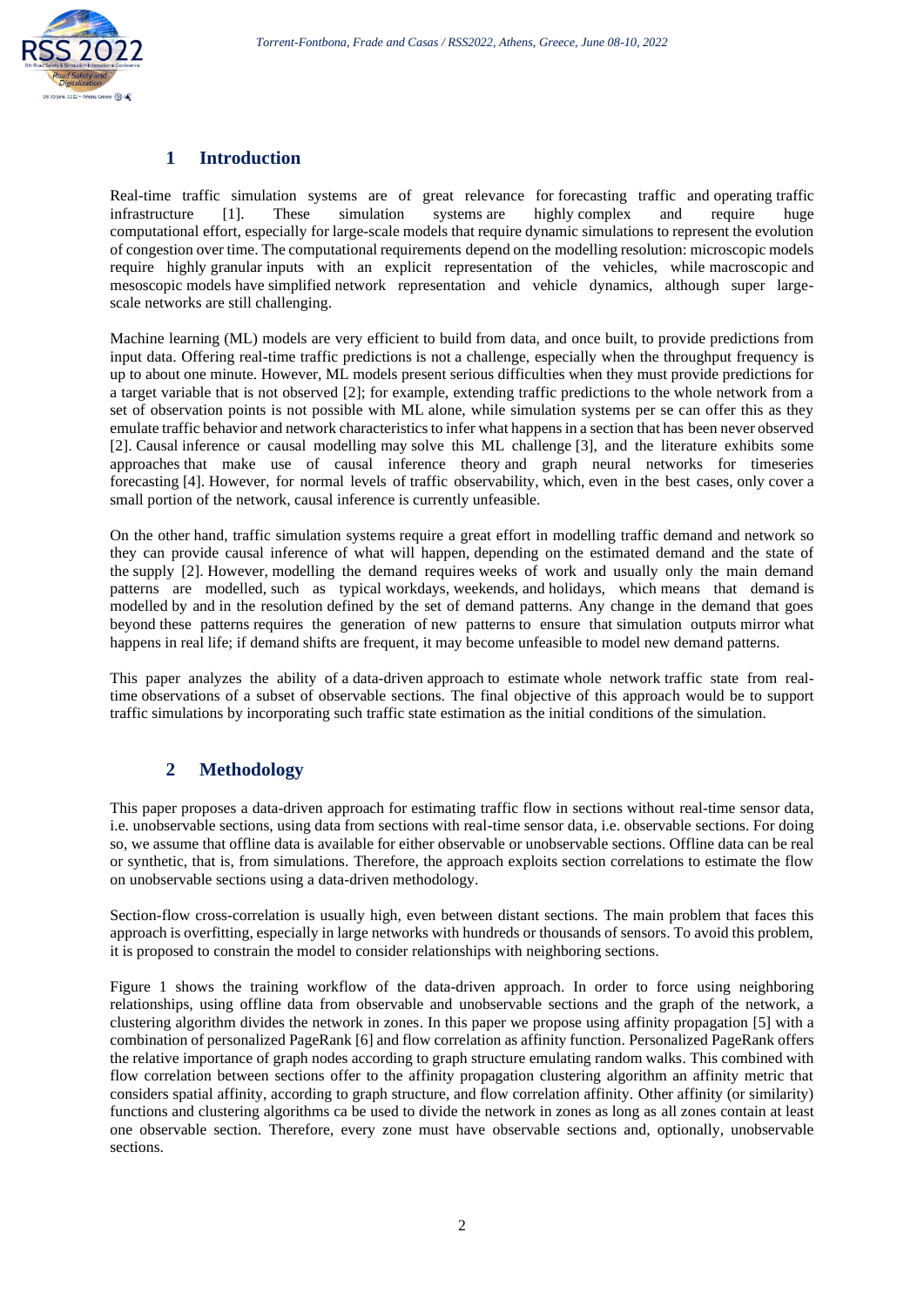Given the division of the network in zones, then a ML model is trained so it can estimate the flow in unobservable sections using data of observable sections in the same zone. The ML model can be trained to minimize the error between the estimated flow and the ground truth. Note, that it is assumed that offline data is available for observable and unobservable sections. As depicted in [Figure 1,](#page-2-0) we propose a linear regression model with L2 regularization (ridge model) for each zone.



**Figure 1. Training workflow.**

<span id="page-2-0"></span>Once the model is trained, it can be used to estimate the flow in unobservable sections. [Figure 2](#page-2-1) illustrates the prediction workflow.



**Figure 2. Prediction workflow**

#### <span id="page-2-1"></span>**3 Analysis and Results**

<span id="page-2-2"></span>This section presents the results of the proposed methodology with simulated and real datasets from three different cities: Bergen, Wiesbaden and Sydney (city center between Silverwater Bridge and Sydney Harbour Bridge). [Figure 3](#page-4-0), [Figure 4](#page-4-1) and [Figure 5](#page-5-0) show the networks for the three cities and additional features are described in **[Table 1](#page-2-2)**.

| Table 1. Description of the cities |  |  |
|------------------------------------|--|--|
|------------------------------------|--|--|

|                     | <b>Bergen</b> | Wiesbaden | <b>Sydney</b> |  |
|---------------------|---------------|-----------|---------------|--|
| Linear km           | 1111          | 1446      | 17465         |  |
| <b>Surface</b>      | 51.59         | 63.31     | 63.31         |  |
| (km <sup>2</sup> )  |               |           |               |  |
| <b>Number</b><br>оf | 4897          | 4552      | 1274          |  |
| intersections       |               |           |               |  |

Simulations were performed using Aimsun Next [7] traffic modeling software, which forms the core of the Aimsun Live decision support solution. The data used is described in [Table 2](#page-3-0): the period of training and validation data; the number of traffic patterns (24-hour-long traffic patterns that describe recurrent traffic behavior, according to the training set); the number of observable sections (in the simulated dataset and in the real datasets), and the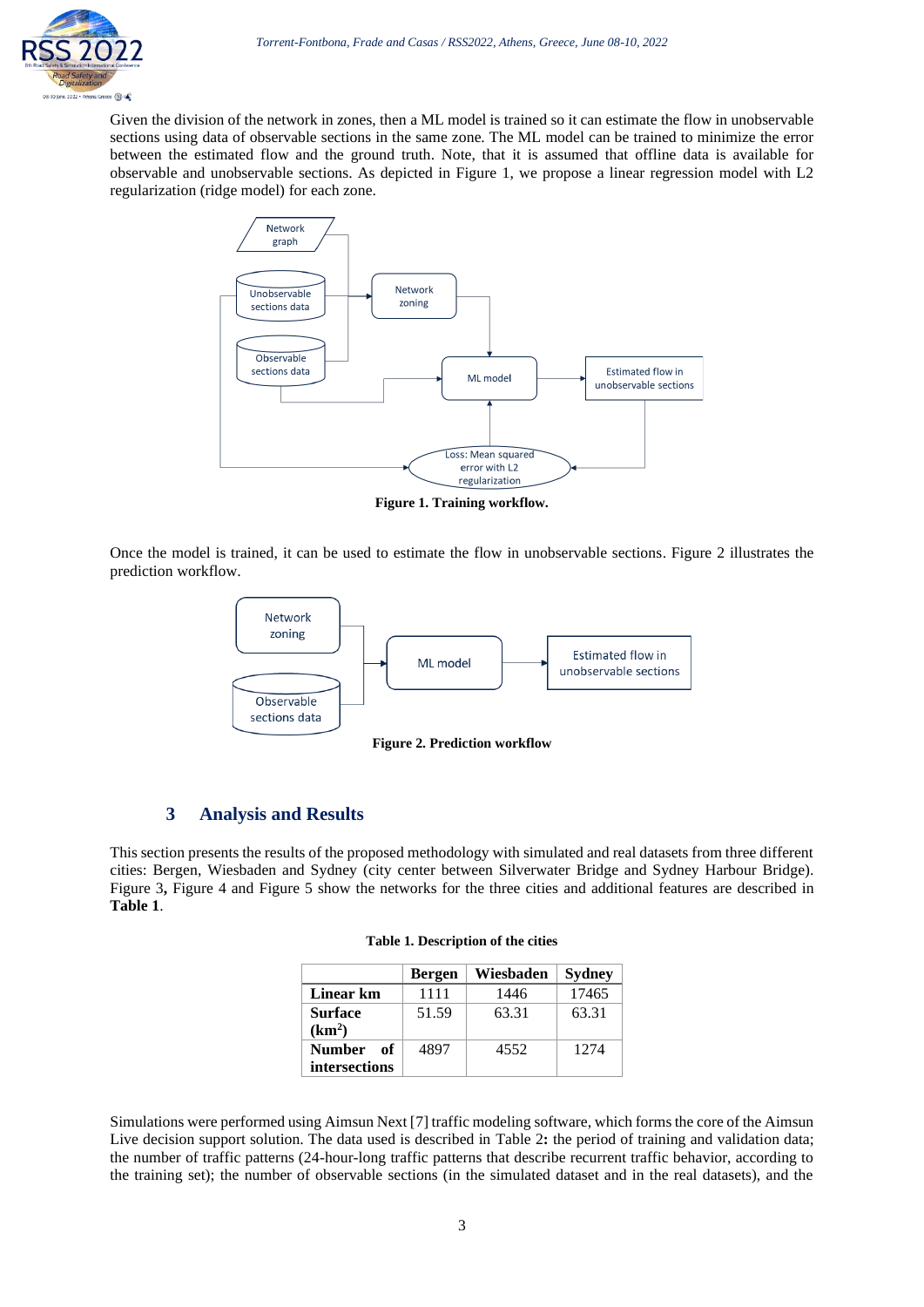

number of unobservable sections (in the simulated dataset and in the real datasets). In the simulated dataset, observable sections are those with real loop detectors, and unobservable sections are those without real loop detectors. In the real datasets, observable and unobservable sections have been chosen randomly from real loop detectors with data in the training and validation datasets. Moreover, training and validation dates for the real dataset have been chosen to follow the real example of three Aimsun Live projects. For the three of them, we used as training data the available data in the model calibration phase. Testing data was gathered with real-time the realtime data pre-processing module in Aimsun Live. Testing dates were chosen to be the same for the three scenarios.

The simulation datasets are in 15-minute intervals. Bergen and Sydney real data are in 5-minute intervals but smoothed with a 15-minute rectangular sliding window. Wiesbaden real data are in 15-minute intervals. Despite simulated traffic patterns are in 15-minute intervals, the simulation predictions of the validation period are in the same sampling frequency than real data.

The three scenarios used the same data-driven methodology and the same parameters, however, each scenario has its personalized model, trained only with data of its city.

<span id="page-3-0"></span>

| City          | <b>Training dataset</b> | <b>Validation</b><br>dataset | Number of<br>patterns (training<br>set) | <b>Observable</b><br>sections | Unobservable<br>sections |
|---------------|-------------------------|------------------------------|-----------------------------------------|-------------------------------|--------------------------|
| <b>Bergen</b> | 2018, 2019 and March    | Sep and                      | 8                                       | 110                           | 3732                     |
|               | 2021                    | Oct 2021                     |                                         | 54                            | 34                       |
| Wiesbaden     | From Aug 2020 to June   | Sep and                      | 12                                      | 203                           | 4403                     |
|               | 2021                    | Oct 2021                     |                                         | 186                           | 81                       |
| <b>Sydney</b> | From June 2020 to Dec   | Sep and                      | 8                                       |                               |                          |
|               | 2020 and Aug 2021       | Oct 2021                     |                                         | 2061                          | 514                      |

#### **Table 2: Real data description**

The experiment has two parts:

- Simulation emulation: this consists of training a ML model with the simulated traffic patterns to use only data from observable sections (those with loop detectors) to estimate the flow in unobservable sections. Traffic patterns were generated using training dataset described in [Table 2.](#page-3-0) Observable sections are the ones with real loop detectors. The analysis uses 5-fold cross-validation, meaning that in every fold the model is trained 80% of patterns and validated with the remaining 20%. The results related to this experimentation are the average throughout the 5 folds. The traffic patterns represent the main traffic patterns of the offline dataset, so they compact the whole offline real dataset into a set of  $N$  synthetic days, N being the number of patterns.
- Real-time unobserved section estimation: this consists of training a ML model with offline real data in such a way that from a set of (randomly chosen) observable sections it can estimate the flow in unobserved sections. The model is trained with the real offline dataset (training dataset i[n Table 2\)](#page-3-0) and validated with the online dataset (validation set in [Table 2\)](#page-3-0). Results are compared with the predictions obtained with simulation using the right traffic pattern for each day.

The %GEH<5 and the RMSE have been chosen as error metrics to give and absolute and relative notion of the error. MAPE has not been chosen due to its bias with low flows that occur at night or early morning. Note that in this experimentation, error in unobservable sections can be calculated because the ground truth is available.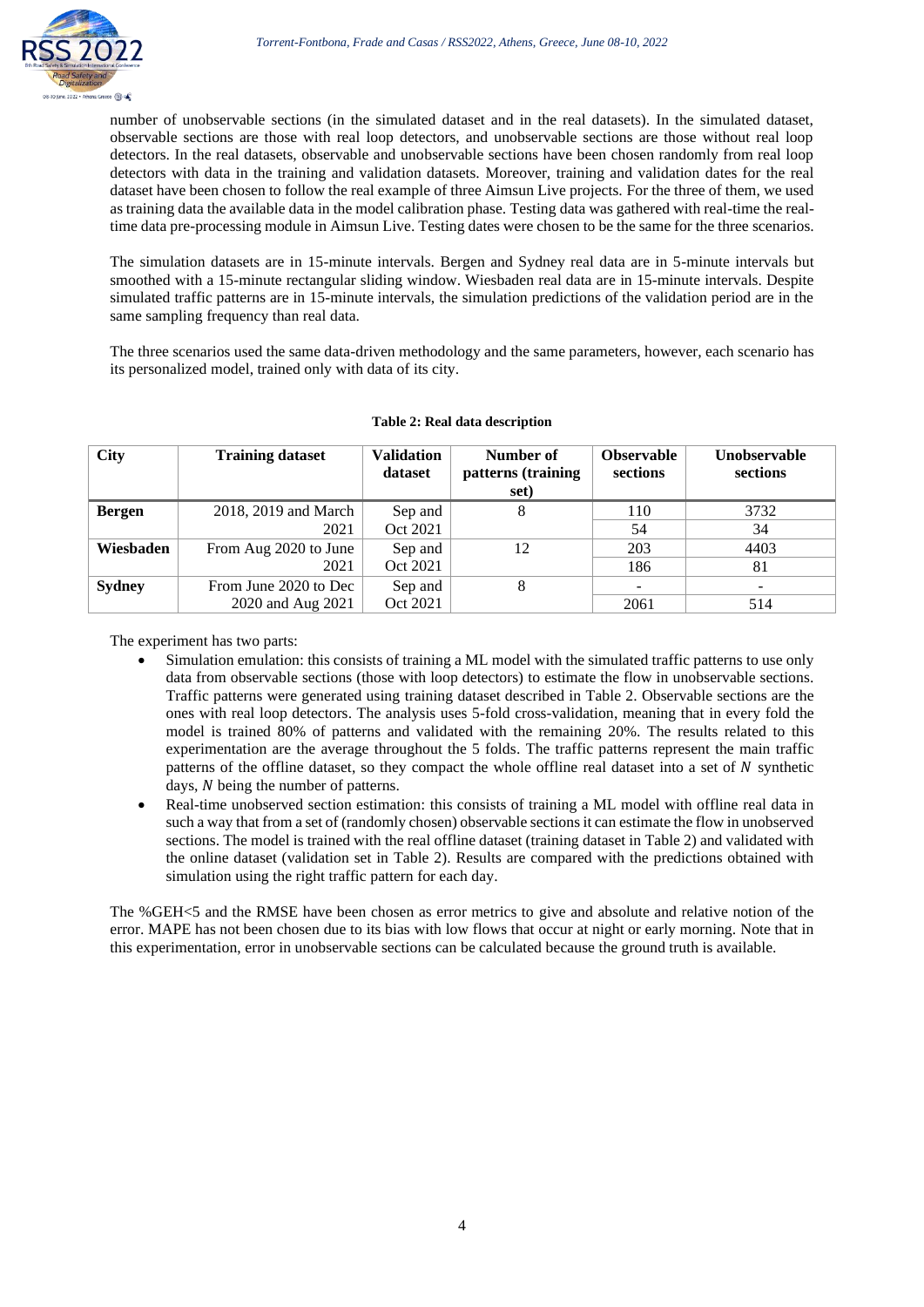



**Figure 3. Aimsun model of Bergen network**

<span id="page-4-0"></span>

<span id="page-4-1"></span>**Figure 4. Aimsun Model of Wiesbaden network**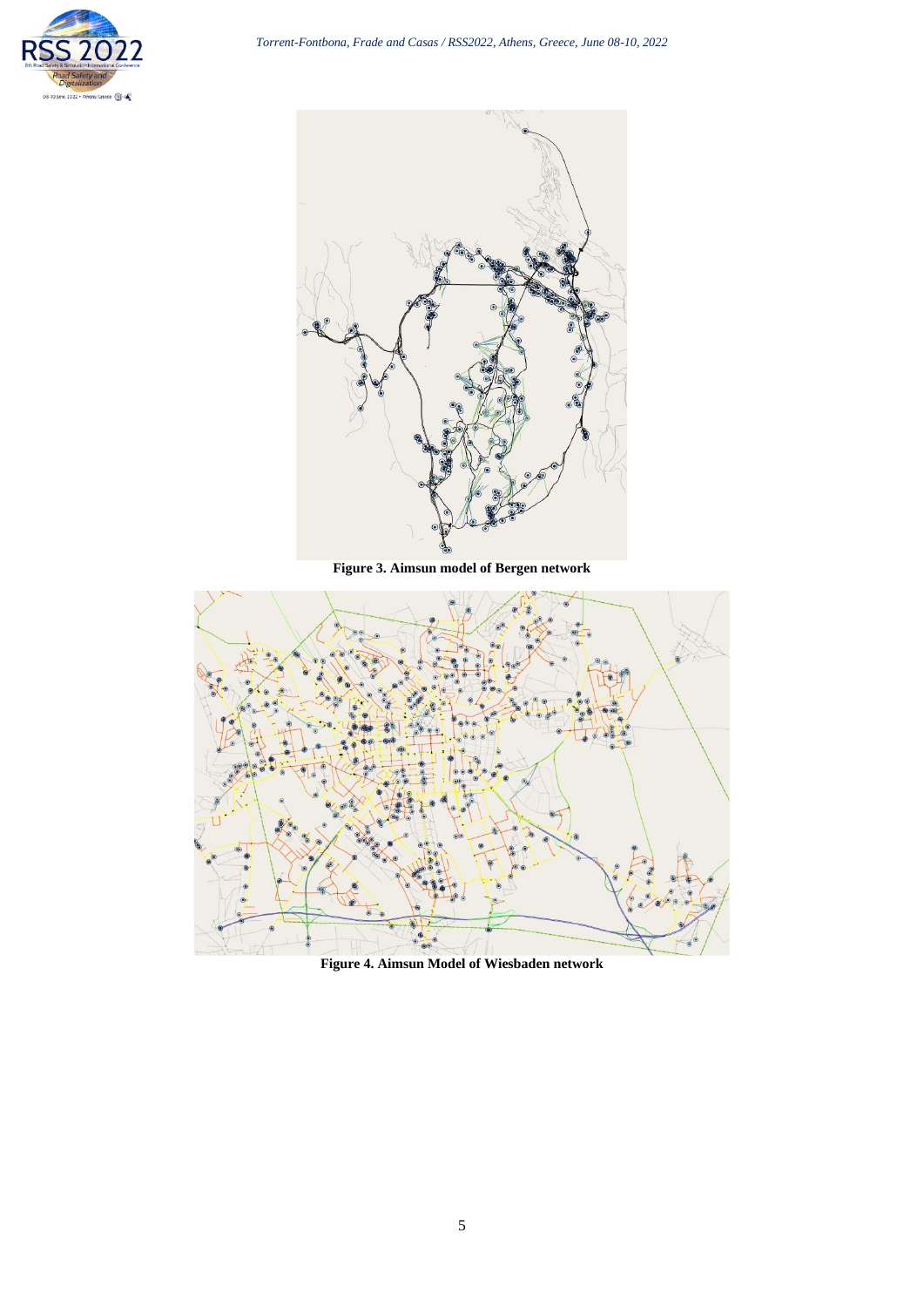



**Figure 5. Aimsun model of Sydney network**

## <span id="page-5-0"></span>**3.1 Simulation emulation**

[Figure 6](#page-5-1) and [Figure 7](#page-6-0) show the accuracy, in %GEH<5 and root mean square error (RMSE), of estimating the simulated flow in unobserved sections (see [Table 2\)](#page-3-0) by training a ML model for which the input is the measured flow in observable sections. The boxplots represent:

- The upmost horizontal line (whisker):  $3<sup>rd</sup>$  quartile plus 1.5 times the interquartile range  $Q3 + 1.5IQR$
- The box represents the  $1<sup>st</sup>$  and  $3<sup>rd</sup>$  quartiles
- The downmost horizontal line (whisker): 1<sup>st</sup> quartile minus 1.5 times the interquartile range  $Q3 1.5 IQR$
- The horizontal orange line: median
- Green triangle: average

Results show the model's impressive ability to emulate simulated flow behavior even when it is trained with a set of simulated traffic patterns and tested with other traffic patterns. To show the variability of these traffic patterns, [Figure 6](#page-5-1) and [Figure 7](#page-6-0) also show the accuracy of estimating the flow using the best possible traffic pattern available in the training set. Traffic patterns must be understood as types of days e.g., workdays, weekends, or holidays. Therefore, the results show the ability of the proposed methodology to emulate simulated traffic patterns, under normal conditions (without incidents, roadworks, etc.), and under unseen traffic patterns.



<span id="page-5-1"></span>**Figure 6. %GEH<5 obtained in unobservable sections comparing simulation outputs with the proposed methodology (ML + zoning) and a simulated pattern in the training set.**

It is also remarkable that from a small subset of observable sections (110 in Bergen and 203 in Wiesbaden), the proposed approach can estimate the flow in a number of sections 20-30 times greater. This ability is due to the fact that small cities behave very similarly in terms of demand patterns. In other words, city-wide traffic state in normal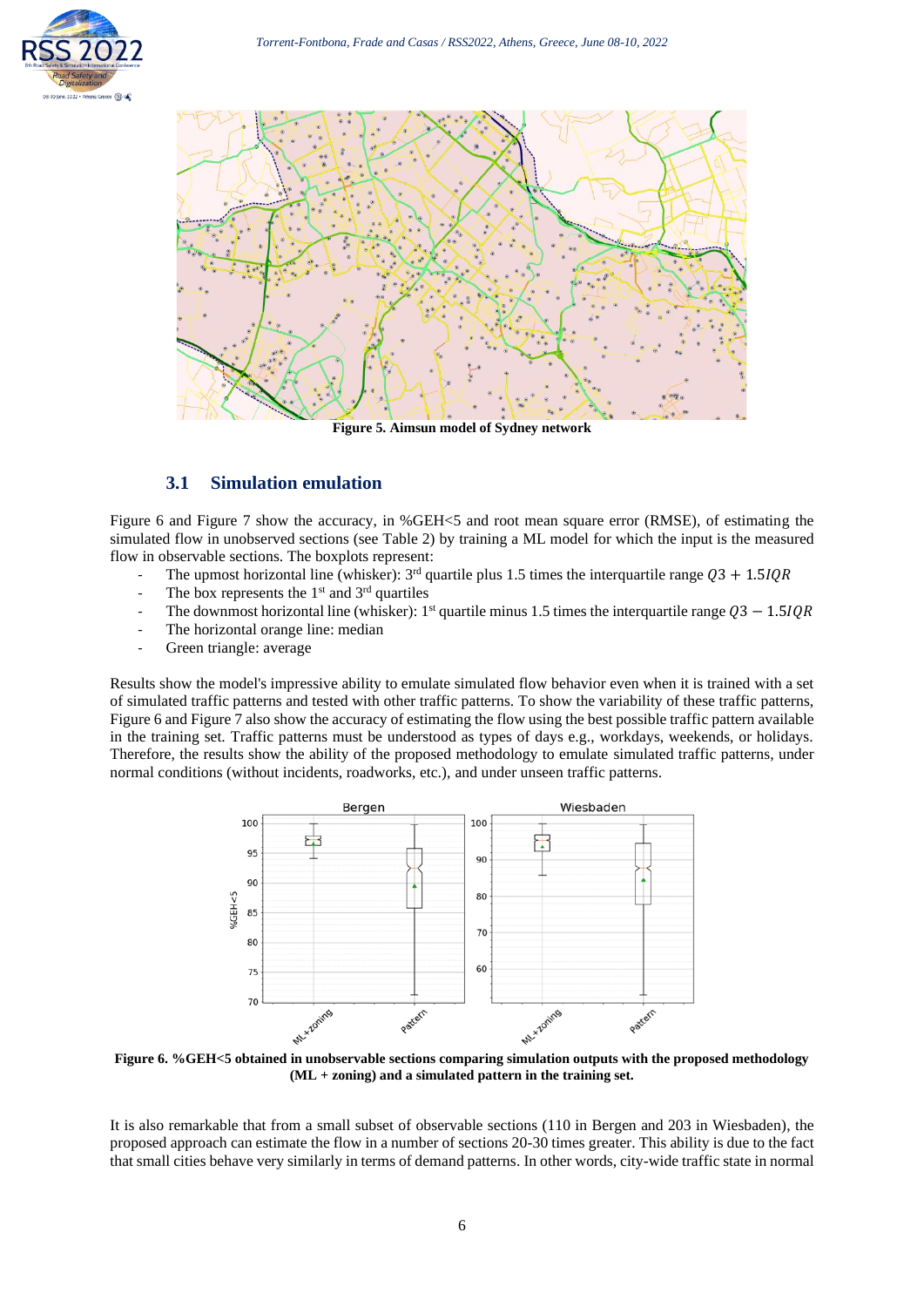

supply conditions can be estimated from measurements of a small subset of sections, without the need for fullnetwork observability.



<span id="page-6-0"></span>**Figure 7. Root mean square error obtained in unobservable sections comparing simulation outputs with the proposed methodology (ML + zoning) and a simulated pattern in the training set.**

#### **3.2 Real-time unobserved section estimation**

The previous section proved the ability of a ML model to emulate simulation under normal supply conditions, i.e. normal network conditions. But which system better emulates reality? [Figure 8](#page-6-1) and [Figure 9](#page-7-0) show the accuracy, in %GEH<5 and RMSE, of the proposed model trained with the training set described in [Table 2](#page-3-0) and a simulation model with traffic patterns (traffic demand) described in [Table 2](#page-3-0)**.** Both approaches are tested with the validation dataset also described in [Table 2.](#page-3-0) Note that, the proposed approach is limited to receiving data only from observable sections. Similarly, traffic demand selection in the simulation model also uses the subset of observable sections to choose the demand to simulate.



<span id="page-6-1"></span>**Figure 8. %GEH<5 obtained in unobservable sections comparing real data with the proposed model and simulation.**

The results show that the proposed approach achieves better accuracy in estimating the flow in unobserved sections than simulation. Moreover, the variance of the boxplots is smaller for the proposed approach, meaning that it achieves better accuracy consistently throughout all (or most) of the unobserved sections. Simulation results show that modelled traffic demand patterns cannot emulate traffic conditions in the validation period. Thus, there has been a traffic demand shift that requires the calibration of further patterns. Indeed, this is due to mobility shifts related to COVID-19 since demand patterns were generated from data with different traffic demand conditions.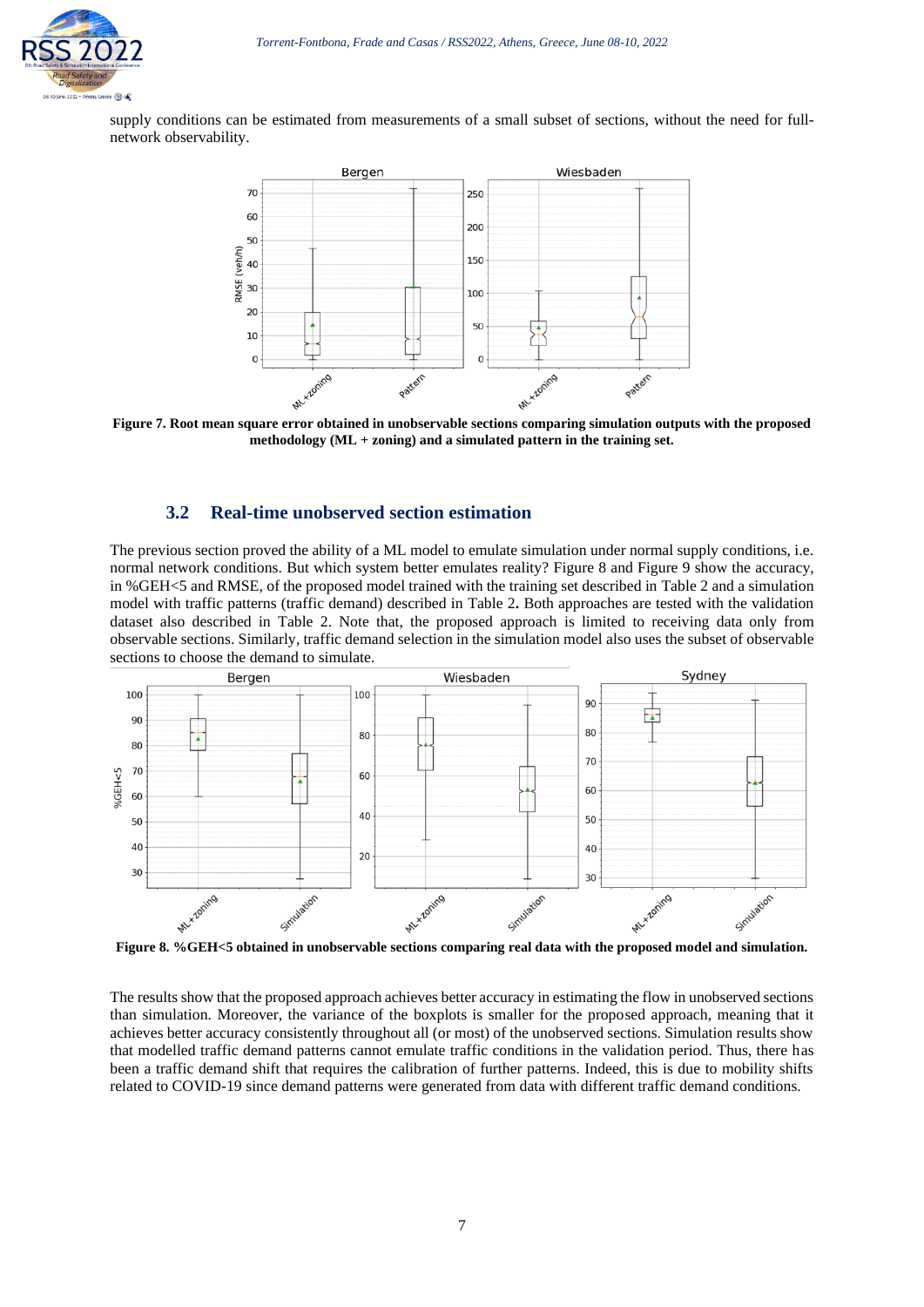



<span id="page-7-0"></span>**Figure 9. Root mean square error obtained in unobservable sections comparing real data with the proposed model and simulation.**

### **4 Discussion**

The results presented in the previous section show the ability of the proposed approach to emulate the simulation of different traffic pattern demands under normal supply conditions, using only data from a reduced subset of observable sections.

Moreover, the proposed approach outperforms the simulation model when estimating the real measured flow in the set of unobservable sections. Therefore, the results show the superior accuracy of the proposed model in making predictions under new traffic demand conditions compared to using the simulation of previous traffic demand patterns.

The conditions of the training and validation sets strengthen this affirmation. The Bergen training set comprises 2018, 2019 and March 2021, so the traffic demand patterns used by the simulation cover 24 months before the COVID-19 outbreak and mobility restrictions, and 1 month under COVID-19 mobility restrictions. However, the validation set mobility context is different as there are no mobility restrictions, the vaccination rate is high, and we can think of it as a middle ground between the pre-COVID period and March 2021.

The Sydney training set comprises the second half of 2020 and August 2021, so the context is one of partial mobility restrictions and severe lockdowns like the one in August 2021. On the other hand, the context for the validation set is one of progressive normalization of mobility. The current state is between the demand patterns of 2020 and those of August 2021.

For Bergen and Sydney, the proposed approach greatly outperforms simulation predictions, meaning that it better fits new demand contexts. Note that traffic simulation systems require accurate modelling of the demand as input; they are also rigid to the input demand unless a dynamic demand adjustment algorithm adjusts the demand to the observed traffic state.

Wiesbaden is different: the training set goes from August 2020 to May to June 2021. But at the end of June 2021, an important bridge located at the southern border of the model was closed. This bridge closure represents a mix of a supply change and demand change because of its border location. Moreover, traffic demand also suffered a small shift related to COVID-19. The approach taken for Wiesbaden achieves overall better accuracy than the simulation, but due to the bridge closure and its impact on the relationships between sections, the variability of the accuracy is greater than in Bergen and Sydney. Indeed, average RMSE is similar to that obtained by the simulation.

Thus, the results demonstrate the ability of the proposed approach in estimating the flow in unobservable sections and its robustness in front of demand changes. However, the results also glimpse the weakness of the proposed approach, as it is a data-driven approach, in front of supply changes. Nevertheless, accurate insights of traffic state are a key requirement for other downstream tasks such as traffic management or road safety analysis.